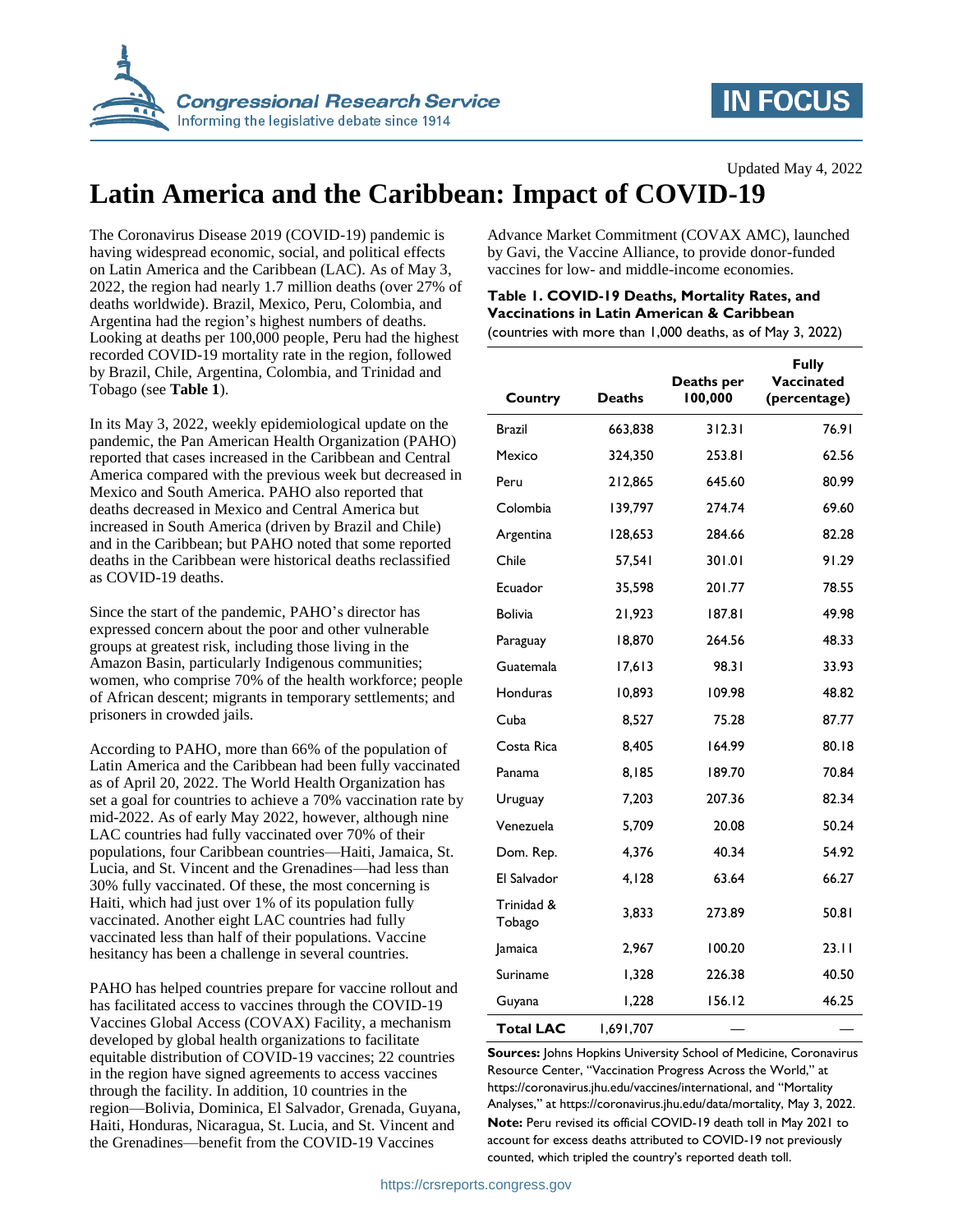Latin American and Caribbean countries have been acquiring COVID-19 vaccines from various sources. As of May 3, 2022, PAHO reported that almost 142 million vaccine doses had been delivered or were in transit through COVAX, with 32 million doses provided through country donations, including from the United States. Many countries also have signed commercial agreements with pharmaceutical companies. Both China and Russia have largely sold, and in some cases donated, COVID-19 vaccines to countries in the region, and the United States has ramped up donations since June 2021 (see below).

In terms of COVID-19 vaccine manufacturing in the region, Cuba's biotech sector has developed and produced three vaccines, two Brazilian institutions and a partnership between Argentine and Mexican companies have manufactured some vaccines, and two companies from Brazil and Chile announced plans to manufacture vaccines in 2022. In August 2021, PAHO announced a program to boost COVID-19 vaccine manufacturing in the region and subsequently selected biomedical centers in Argentina and Brazil to produce the vaccines.

#### **Economic Impact**

The International Monetary Fund (IMF) reported a 7.0% economic contraction for Latin America and the Caribbean in 2020. Caribbean nations that depend on tourism had deep economic recessions, several with estimated economic declines over 13%. In 2021, many of the region's economies began modest recoveries, with the IMF estimating a regional growth rate of 6.8% and forecasting 2.5% regional growth in 2022. Nevertheless, many countries may struggle with protracted recoveries, given that they rely on global investment, trade, and tourism, all negatively affected by the pandemic. An important factor in the region's economic recovery is the course of the pandemic, including governments' responses and progress on fully vaccinating countries' populations.

The regional economic contraction in 2020 increased poverty and exacerbated income inequality. Latin America already was the most unequal region in the world in terms of income. The U.N. Economic Commission for Latin America and the Caribbean estimated that 17 million people in Latin America moved into poverty in 2020, with poverty rising to 33.0% from 30.5% in 2019. With economic growth rates increasing in 2021, poverty declined slightly to 32.1%. Many countries have implemented relief programs to help protect their economies and vulnerable populations, and many have needed external financing to do so. In response, the IMF, Inter-American Development Bank, and World Bank have increased lending to the region.

#### **Political Impact**

Even before the pandemic, public satisfaction with the quality of democracy in several Latin American and Caribbean countries was eroding. Several broad political and economic factors drove the decline and help explain the eruption of social protests in the region in 2019. Political factors include an increase in authoritarian practices, weak democratic institutions, politicized judicial systems, corruption, and high levels of crime and violence. Economic factors include stagnant or declining growth;

high levels of inequality and poverty; and inadequate public services, social safety net programs, and advancement opportunities. The pandemic exacerbated these factors, contributing to increased protests in the region in 2021, notably in Colombia, Cuba, and Brazil, and fueling antiincumbent sentiment in elections held throughout the region. Human rights groups and other observers also have expressed concern about leaders taking advantage of the pandemic to advance their own agendas and restrict freedom of expression.

#### **U.S. Policy Considerations**

Congress has provided some \$17 billion in international affairs funding (through two FY2020 supplemental appropriations measures, P.L. 116-123 and P.L. 116-136; the Consolidated Appropriations Act, 2021, P.L. 116-260; and the American Rescue Plan Act of 2021, P.L. 117-2) to help countries worldwide respond to COVID-19. The funding supports global health interventions, humanitarian assistance, and contributions to multilateral efforts. For example, P.L. 116-260 included \$4 billion as a contribution to Gavi, the Vaccine Alliance, which supports COVAX AMC and coordinates implementation of the COVAX Facility, both of which benefit LAC countries.

As of November 2021, the State Department and the U.S. Agency for International Development had provided more than \$614 million in COVID-19 supplemental and American Rescue Plan Act funding to help countries in the region respond to the pandemic. This funding is in addition to annual foreign assistant to the region funded through the Department of State, Foreign Operations, and Related Programs appropriations measure, some of which has been used to support pandemic recovery and support.

The Biden Administration has pledged to donate over 1.2 billion COVID-19 vaccine doses globally, and some Members of Congress have called for President Biden to prioritize Latin America and the Caribbean in U.S. donations. The vaccines are being provided bilaterally and through the COVAX Facility and COVAX AMC.

As of early May 2022, the United States had delivered some 65 million vaccine doses to 29 LAC countries, according to the State Department (at https://www.state.gov/covid-19-recovery/vaccinedeliveries/). Top recipients include Mexico (16.9 million); Guatemala (8.5 million); Colombia (6 million); Brazil (5.2 million); Bolivia (4.5 million); Honduras (4.0 million); Argentina (3.5 million); El Salvador (3.2 million); Ecuador, Paraguay, and Peru (2 million each); Costa Rica (1.5 million); Haiti (0.8 million); and Panama and Uruguay (0.5 million each). In August 2021, the State Department announced it would donate nearly 5.5 million vaccine doses to Caribbean Community (CARICOM) countries; to date, almost 3.3 million doses have been delivered, including 0.7 million to Trinidad and Tobago and 0.6 million to Jamaica. If Haiti, a CARICOM country, is included, the donated amount to CARICOM rises to 4.1 million doses.

**Mark P. Sullivan**, Specialist in Latin American Affairs **Peter J. Meyer**, Specialist in Latin American and Canadian Affairs